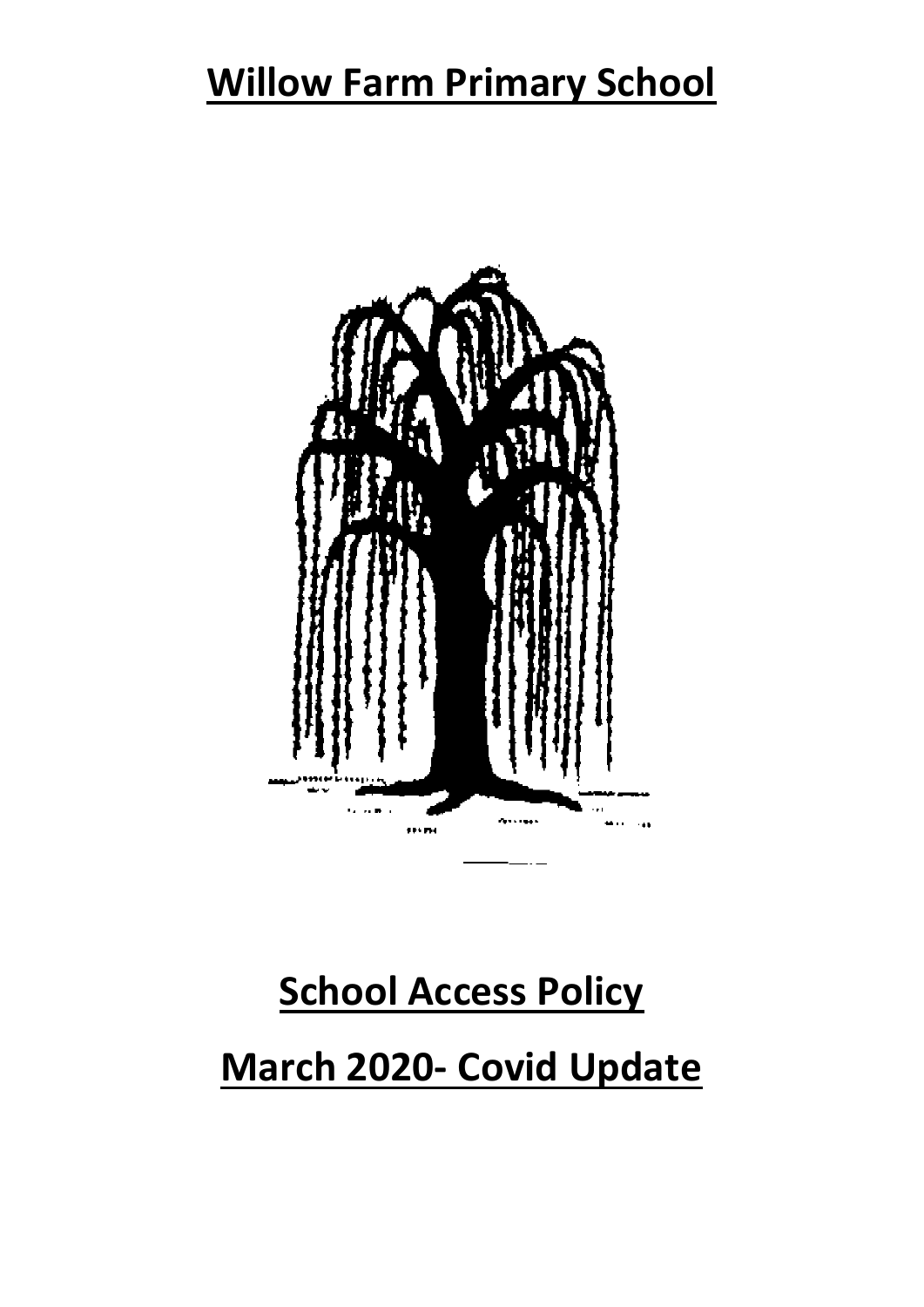### **Covid Amendment from March 2020**

**No Parent or visitor can enter the building. Maintenance staff, some support staff for certain children, Equals Trust staff or supply teachers and TAs will be allowed to access the site and follow our Covid procedures.** 

**These regulations will be reviewed depending on National/regional/local restrictions e.g. lockdowns.** 

#### **Introduction**

This document is intended to give informative and friendly advice to all those who enter and use Willow Farm Primary School. The protocol is also intended to ensure that everyone knows the procedures and pupil's and staff safety is guaranteed.

#### **General Overview**

**All** visitors must report to our school office on arrival, give their names, company and purpose of the visit. They must also sign the visitors book. All visitors will be expected to have proof of identity. After signing in on the ipad they will be issued with a visitor sticker to wear, which states that they are a visitor and outlines the fire procedure.

Any visitor who is not known will be challenged by school staff. Any member of staff not challenging an unidentified visitor may be deemed to be neglecting their duty to ensure the safety of pupils and the security of the school.

Occasional visitors should never be given door lock codes and should be challenged if trying to wedge doors open for their convenience e.g. workmen wishing to bring in equipment. This can only be done under the supervision of a member of staff who must ensure that the wedge is subsequently removed.

Workmen coming onto site should be asked about their requirements for door access. If constant access is required they will be have to come to a mutual agreement with the Head Teacher or School Business Manager.

### **Parents as Visitors**

Parents who bring pupils into school after the start of the school day for whatever reason, are required to register at our school office and wait in the foyer for a member of staff to open the internal door. On **no** account must they leave their child without first seeing a member of school staff and ensuring that their child has been handed over into the safety and jurisdiction of a member of the school staff. The child's name will be recording in our 'late/leaving during the school day' book, by a member of staff.

#### **Parents as Volunteers**

Parents who are assisting in school as volunteers must follow the signing in process and be issued a visitor sticker. Assistance in school must be by prior arrangement and authorised by the Head Teacher.